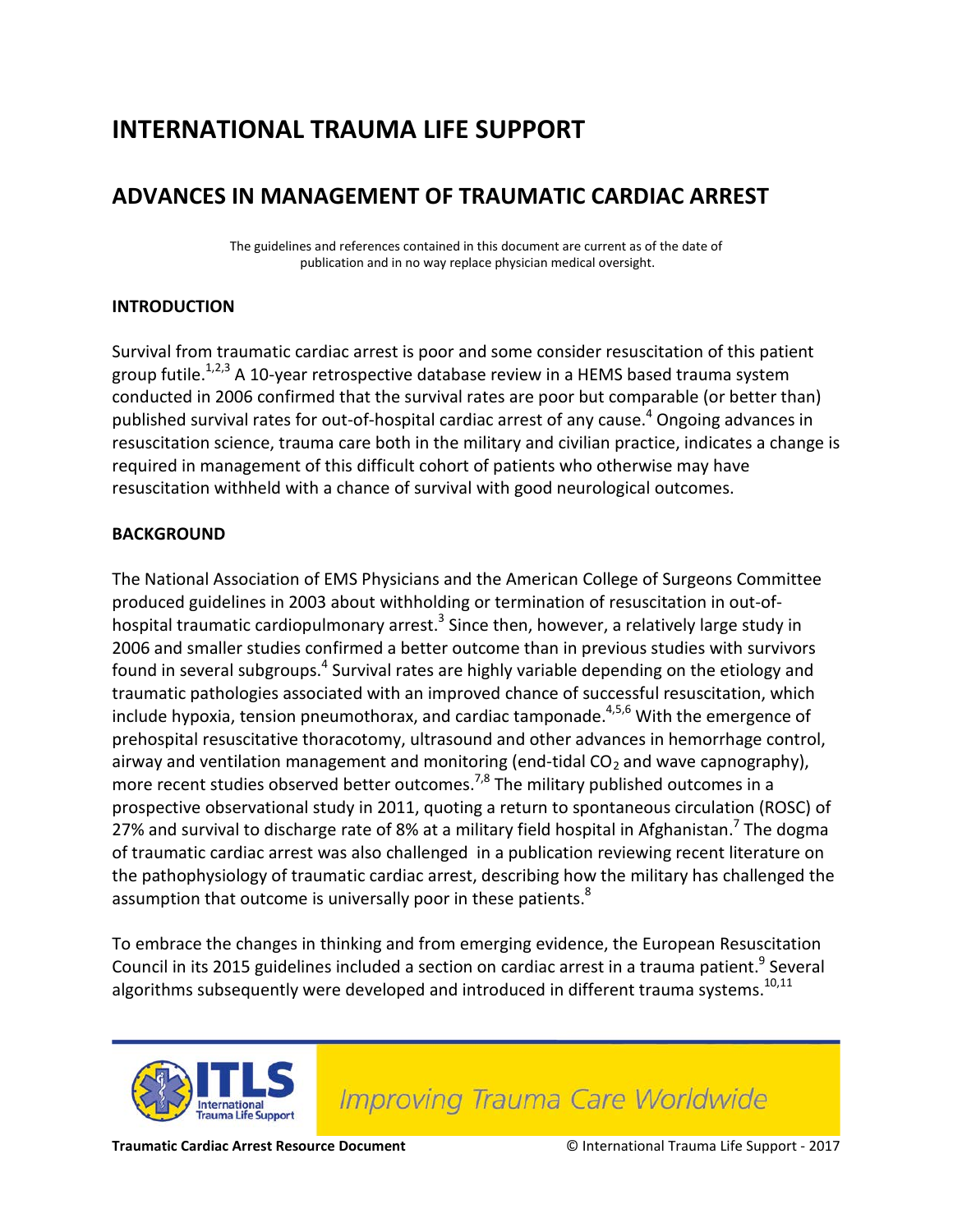#### **CONSIDERATIONS**

The 8<sup>th</sup> edition ITLS Provider manual reflects the thinking and practice relevant to earlier years; with emerging studies in the military and subsequently civilian population, it is felt that the ITLS recommendations should align with current thinking and available published evidence. Traumatic cardiac arrest (TCA) is a unique disease in which clinicians are frequently confronted by a healthy heart that has arrested as a result of hypoxia, hemorrhage or obstructive shock. Consequently, there are different management priorities in TCA and potential deviations from existing non-TCA algorithms. Emphasis on rapid treatment of all potentially reversible pathology is the basis of treatment guidelines, which are addressed in several treatment algorithms.<sup>10,11</sup>

The diagnosis of TCA is based on rapid clinical assessment using the ITLS Primary Survey. Patients with agonal, abnormal or absent spontaneous respiration and absence of a central pulse over a 10-second period should immediately prompt entry into the algorithm. Those in a peri-arrest state with cardiovascular instability, including bradycardia, profound hypotension or rapidly falling blood pressure, loss of peripheral pulses, together with deteriorating level of consciousness, should alert the emergency care provider of imminent cardiac arrest and entry into the algorithm as well.

The reversible pathologies that require rapid treatment can be remembered in a mnemonic, HTTH: Hypoxia, Tension pneumothorax, Tamponade, and Hypovolemia.

Two algorithms are presented and can be adapted to regional and local availability of services and personnel.<sup>9,10,11</sup>

Chest compressions are ineffective and take a lower priority than the immediate treatment of reversible causes encountered in TCA such as hypovolemia, cardiac tamponade, or tension pneumothorax.

Short prehospital times are associated with increased survival rates for major trauma and TCA. The time elapsed between injury and surgical control of bleeding should therefore be minimized and the patient should be immediately transferred to a trauma center for ongoing damage control resuscitation.

It is, however, recognized that prolonged resuscitation and transport of TCA patients with irreversible causes to trauma centers are both inappropriate and a waste of health care resources. Unfortunately, with recent advances, it is impossible to precisely identify a set of parameters that will identify this cohort.<sup>4</sup> Best evidence would suggest that a loss of vital signs in excess of 10 minutes before arrival of EMS at the scene, the absence of ROSC after



**Improving Trauma Care Worldwide**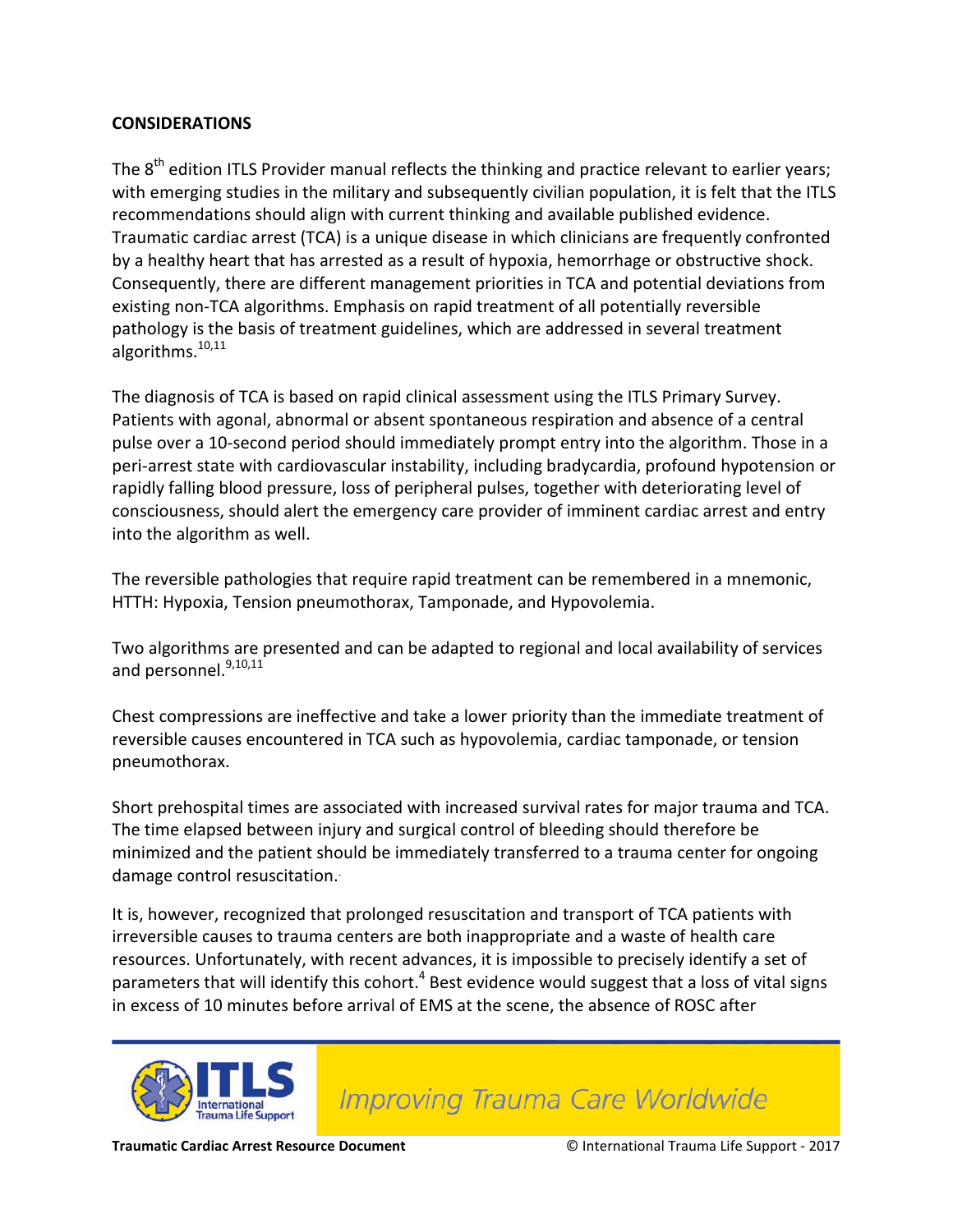addressing the reversible causes (HTTH), asystole/ETCO2 <1.3 kPa and CPR in excess of 20 minutes indicate futility. These are reasonable criteria to withhold transport and termination of resuscitation.







# Improving Trauma Care Worldwide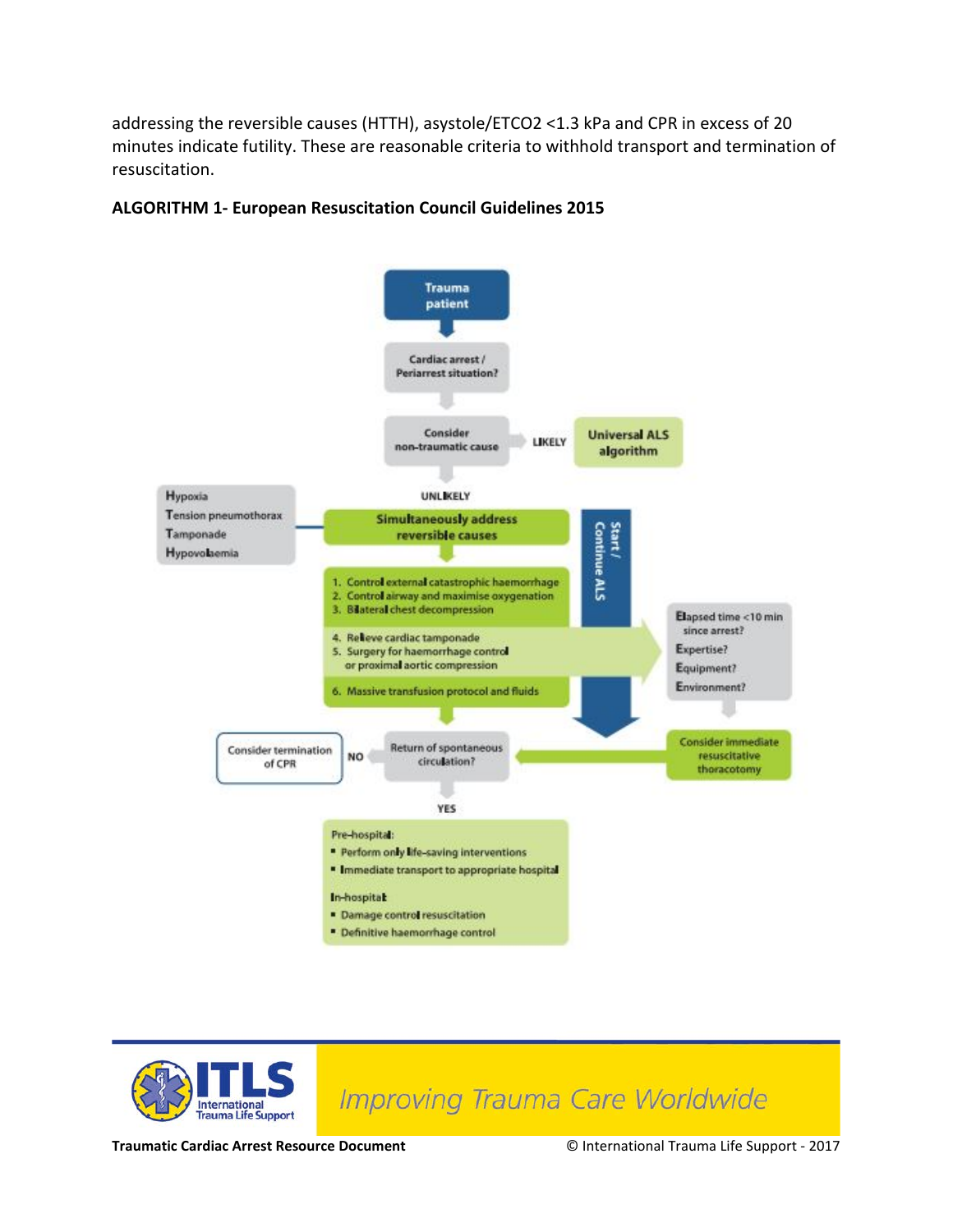#### **ALGORITHM 2- Greater Sydney Area HEMS – Prehospital Emergency Medicine Sherren et al. Critical Care 2013,17:308**





**Improving Trauma Care Worldwide**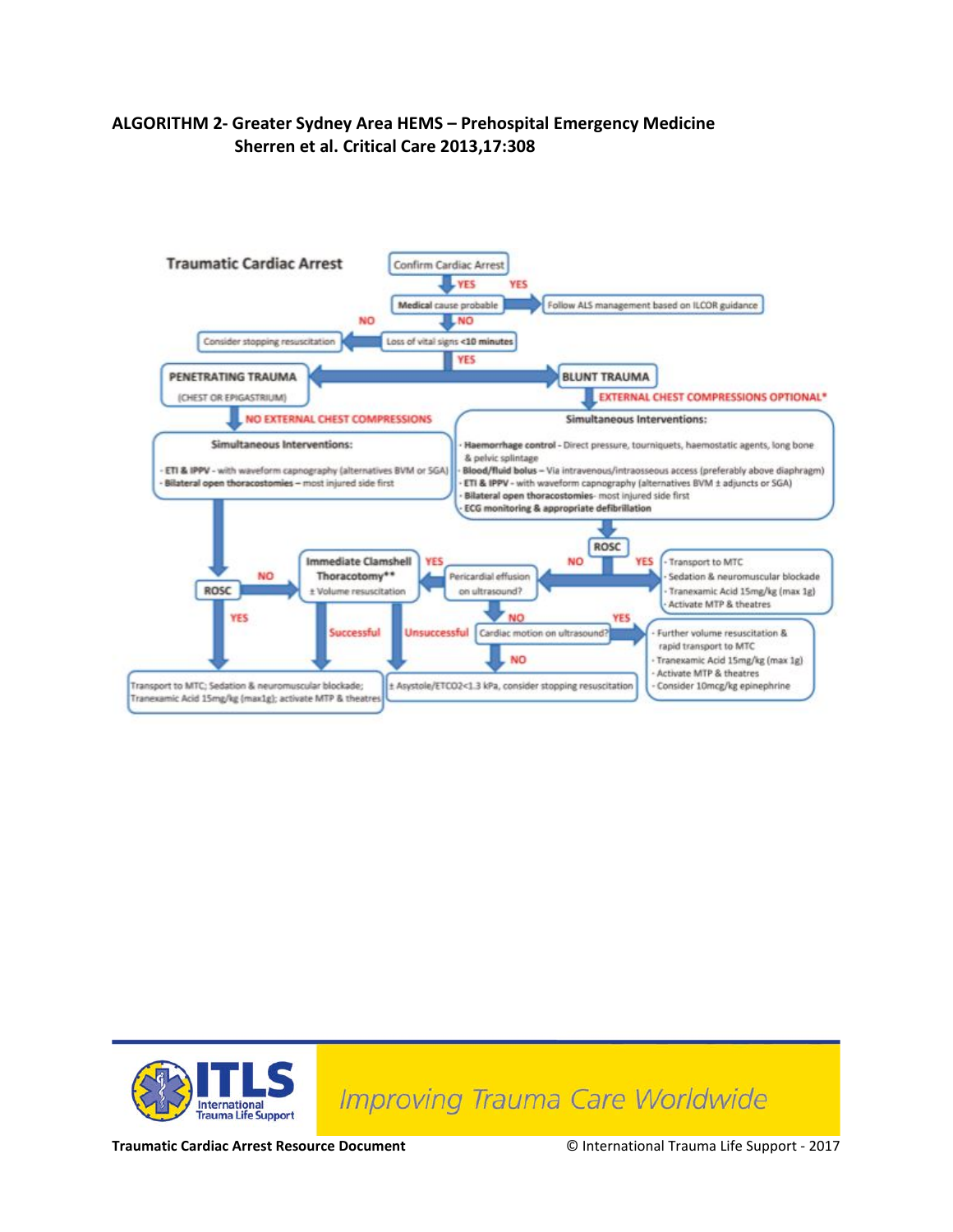#### **MEDICAL OVERSIGHT**

Medical oversight should review current literature and develop prehospital EMS protocols in regard to trauma triage and documentation. Implementation should be monitored and supervised through a quality assurance program.

#### **CONCLUSION**

ITLS believes there is adequate evidence that resuscitation in traumatic cardiac arrest is not always futile. The mortality from traumatic cardiac arrest remains high but survival with good neurological outcome from cardiopulmonary arrest following major trauma has been reported in a number of military and civilian publications. Several advances in rapid, effective intervention to address potential reversible causes additionally justifies development of an algorithm for identification and prehospital management.

Two examples of algorithms are illustrated that adhere to the principles and best guidance that can be adapted to local resources and circumstances.<sup>9,11</sup>



**Improving Trauma Care Worldwide**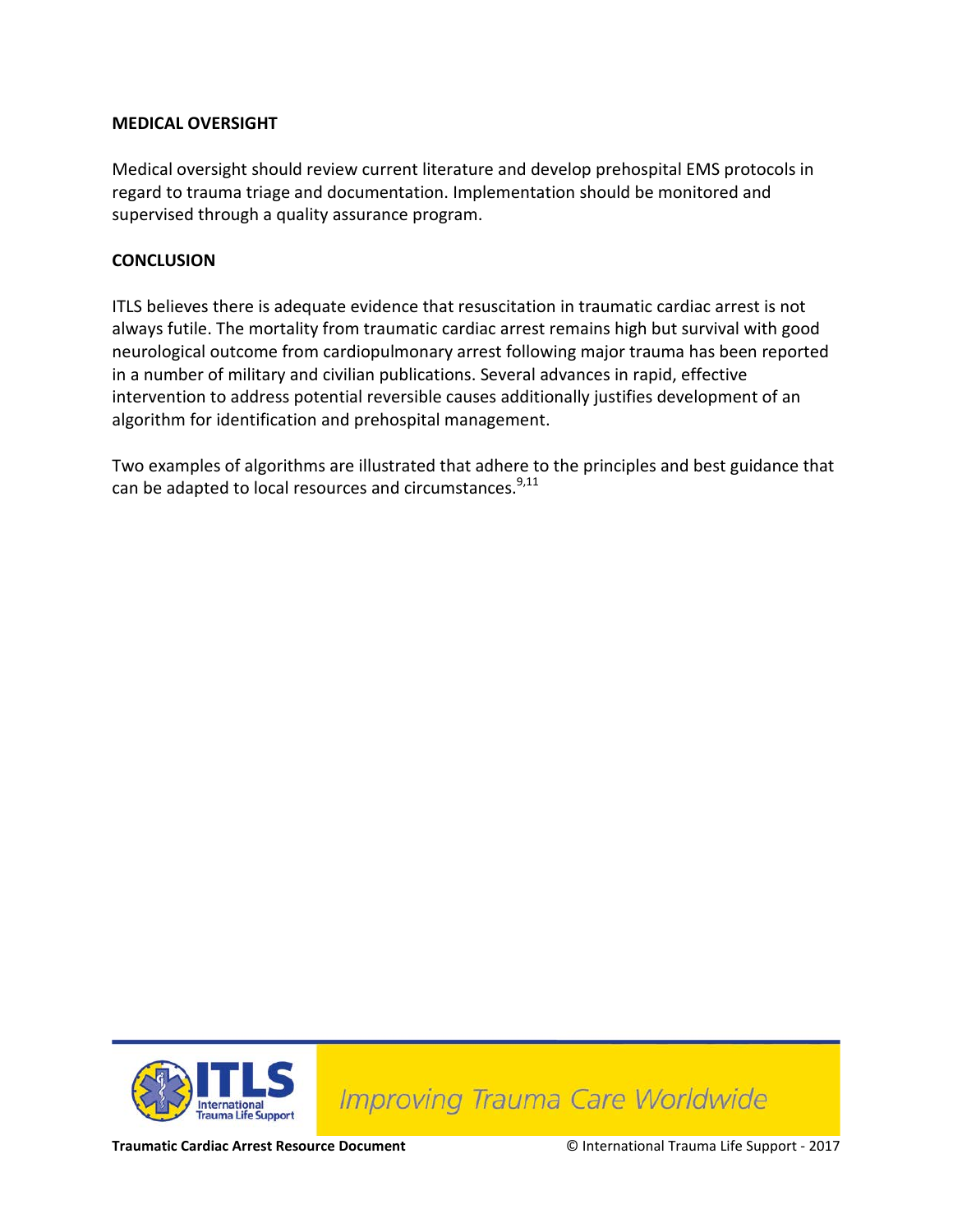#### **REFERENCES**

- 1. Rosemurgy AS, Norris PA, Olson SM, et al. Prehospital traumatic cardiac arrest: the cost of futility. *J Trauma*. 1993; 35:468-474.
- 2. Stockinger ZT, McSwain NE. Additional evidence in support of withholding terminating cardiopulmonary resuscitation for trauma patients in the field. *J Am Coll Surg*. 2004;198:227-231.
- 3. Hopson LR, Hirsh E, Delgado J, et al. Guidelines for withholding or termination of resuscitation in prehospital traumatic cardiopulmonary arrest. *J Am Coll Surg*. 2003;196:106-112.
- 4. Lockey D, Crewdson K, Davies G. Traumatic Cardiac Arrest: Who are the survivors? *Annals of Emergency Medicine* Volume 48 No3: September 2006: 240-244.
- 5. Pickens JJ, Copass MK, Bulger EM. Trauma patients receiving CPR: predictors of survival. *J Trauma*. 2005; 58:951-958.
- 6. Cera SM, Mostafa G, Sing RF, et al. Physiologic predictors of survival in post- traumatic arrest. *Am Surg*. 2003; 69:140-144.
- 7. Tarmey N, Park C, Bartels O, et al. Outcomes following military traumatic cardiorespiratory arrest: A prospective observational study. *Resuscitation.* 82 (2011) 1194-1197.
- 8. Smith JE, LeClerc S, Hunt P. Challenging the dogma of traumatic cardiac arrest management: a military perspective. *Emerg Med J.* 2015;32:955-960.
- 9. Truhlaf A, Deakin C. European Resuscitation Council Guidelines for Resuscitation 2015 Section 4 Cardiac Arrest in special circumstances. *Resuscitation.* 95 (2015) 148-201.
- 10. Lockey DJ, Lyon RM, Davies GE. Development of a simple algorithm to guide the effective management of traumatic cardiac arrest. *Resuscitation.* 84(2013) 738-742.
- 11. Sherren PB, Reid C, Habig K et al. Algorithm for the resuscitation of traumatic cardiac arrest patients in a physician-staffed helicopter emergency medical service. *Critical Care.* 2013,17:308.



**Improving Trauma Care Worldwide**